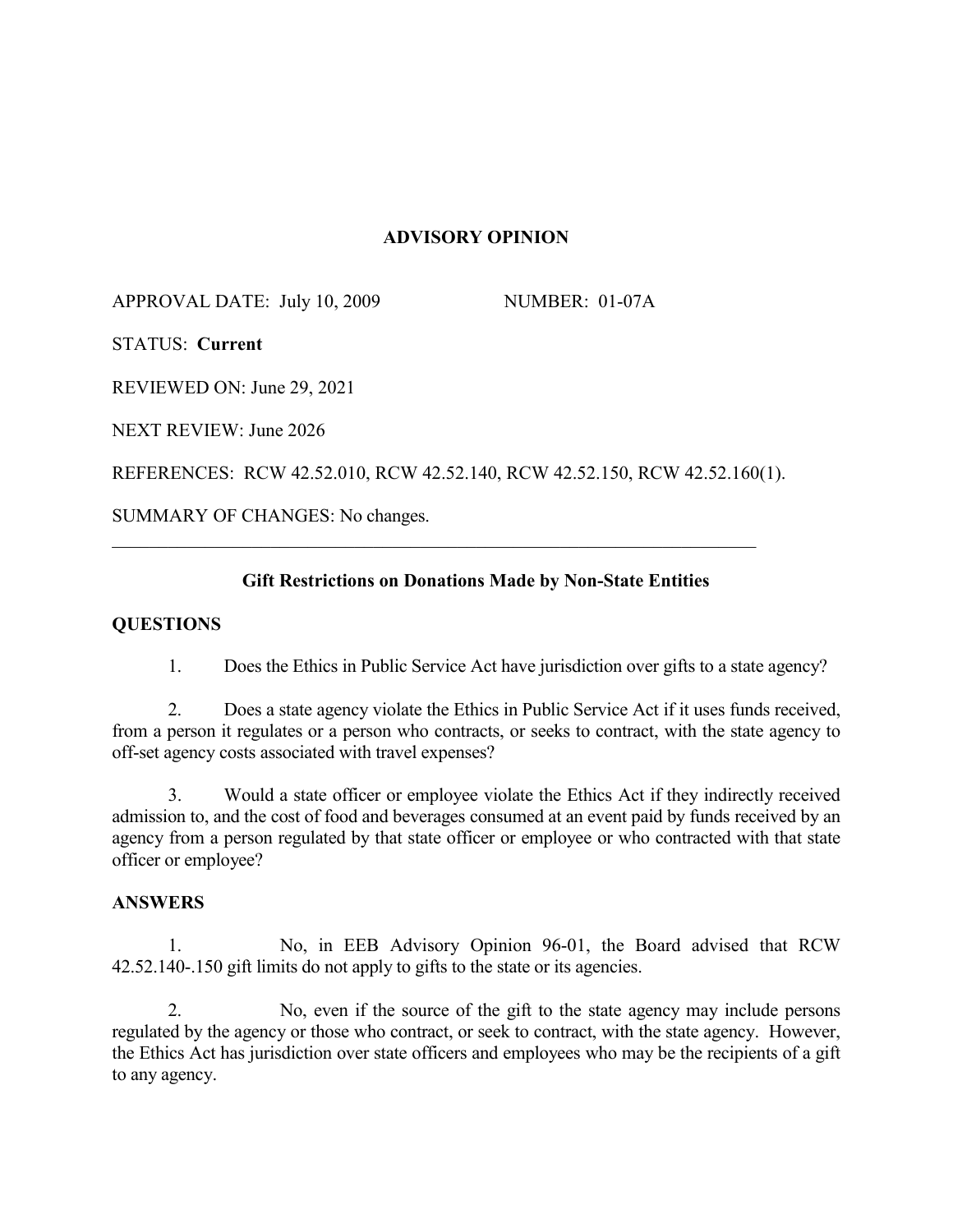3. Perhaps. When a state officer or employee is the ultimate beneficiary of a gift initially given to a state agency, close scrutiny must be given to the circumstances surrounding the gift to determine if the recipient violated the Ethics Act. The Board will look at several factors to determine whether a state officer or employee violated the Act. These factors include:

- a. Did the state officer or employee actively solicit the gift or funds from the regulated entity or the entity that seeks to acquire goods and services ("the non-state entity"), if so, how?
- b. Does the state officer or employee have significant influence on decisions regarding the non-state entity?
- c. Is there a pending state agency action against or regarding the non-state entity?
- d. Was the gift related to, or have the appearance of intent to influence the impending agency action?
- e. Does the gift broadly benefit the state agency or is the gift narrowly tailored to benefit specific agency employees, or group of employees?

# **ANALYSIS**

This advisory opinion does not address all potential issues that could arise under RCW 42.52 with regard to financial donations made to agencies by non-state entities<sup>[1](#page-1-0)</sup>. The Board provides this summary and clarification of the Board's previous advice on the subject.

## **1. Gifts to State agencies do not fall under the jurisdiction of the Ethics Act.**

In Advisory Opinion 96-01, the Board advised that the gift limits under RCW 42.52.140 and .150 do not apply to gifts to the state or its agencies. The Board further advised that if a gift is given to the agency and the agency uses the gift to off-set costs, especially travel costs, there is no technical violation of RCW  $42.52.150(4)(g)(ii)$ .

## **2. State agencies may accept reimbursement of travel or other costs from nonstate entities.**

In Advisory Opinion 96-01, the Board further advised that the source of the gift to the state agency may include persons regulated by the agency. In reaching its conclusion, however, the Board expressed serious concerns about the appearance of a regulatory agency receiving a gift from a person regulated by the agency.

Based on that opinion, the Board advises that under RCW 42.52, agencies may develop policies that allow for cost reimbursements from non-state entities. Nevertheless, the Board recommends that

<span id="page-1-0"></span> $<sup>1</sup>$  A non-state entity is defined as a person regulated by a state agency or a person who seeks to</sup> acquire goods and services from the state agency.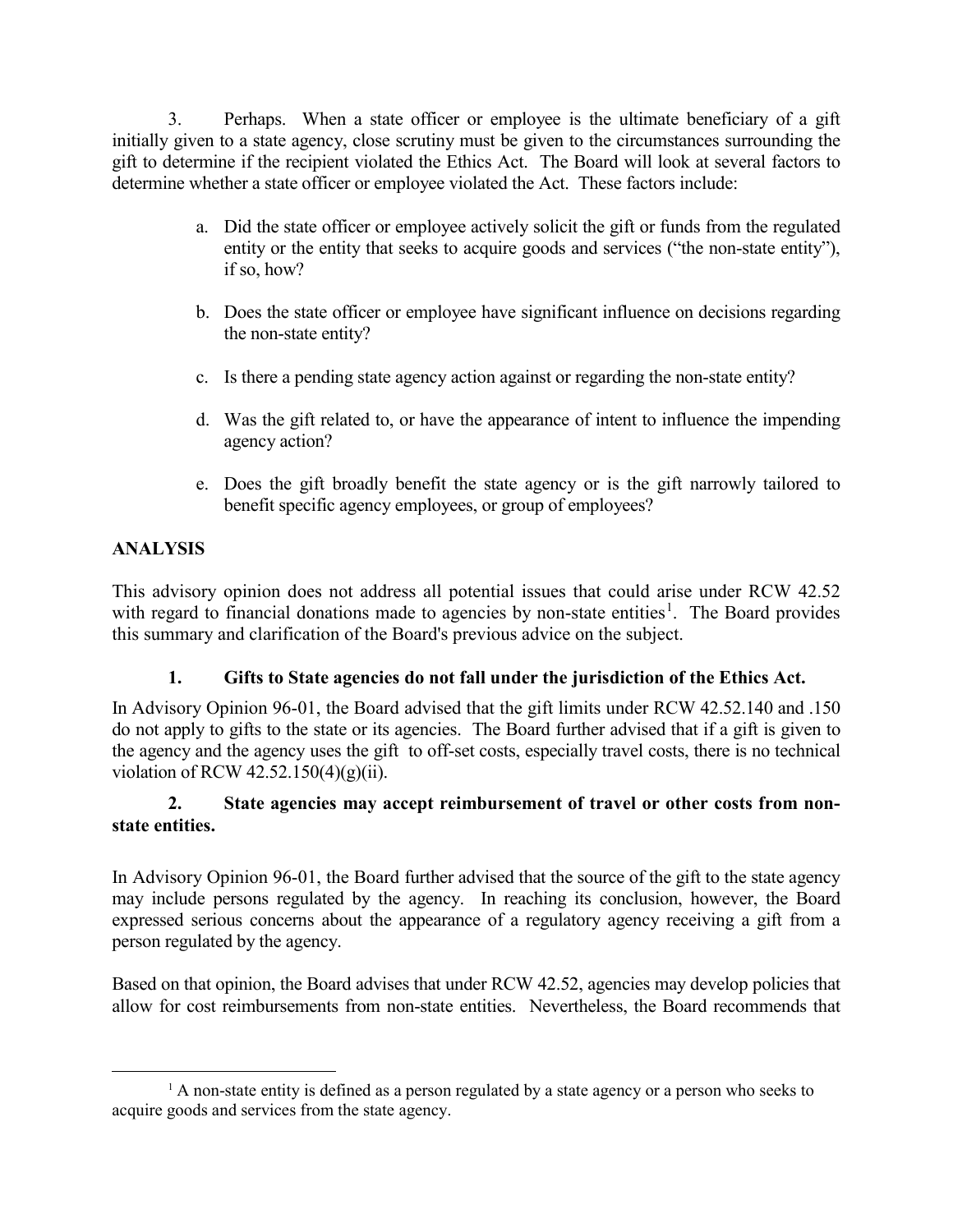state agencies adopt guidelines which ensure that any gift accepted by the state agency is not directly related to, or does not have the appearance of intent to influence an official state action.

## 3. **Indirect gifts to state officers and employees may violate the Ethics Act and require close scrutiny by agencies.**

A potential ethics issue can arise if the non-state entity that provides gifts or funds to a state agency designates or otherwise directs that a certain employee or group of employees be the recipient or beneficiary of the gift or funds. In this situation, the state officer or employee would be receiving an indirect gift, which is prohibited by RCW 42.52.150(4). In other words, the state officer or employee may face an ethical violation if the non-state entity giving the gift directed the agency to send that particular state officer or employee to the event paid for by the funds from the non-state entity. Conversely, if the agency determines how the donated money will be spent, i.e., selects the state officer or employee to send to the event, there would be no indirect gift.

While an agency may accept any gift from any source, as the Ethics Act has no direct jurisdiction over agencies or the gifts they receive, the Ethics Act does have jurisdiction over state officers and employees. To insure no adverse impact to its employees, an agency should not allow nonstate entities to select specific recipients of gifts made to an agency, particularly gifts of funds to be used for travel expenses.

When a state officer or employee is the ultimate beneficiary of a gift initially given to a state agency, close scrutiny must be given to the circumstances surrounding the gift to determine if the recipient violated the Ethics Act. The Board will look at several factors to determine whether a state officer or employee violated the Act. These factors include:

- a. Did the state officer or employee actively solicit the gift or funds from the regulated entity or the entity that seeks to acquire goods and services ("the non-state entity"), if so, how?
- b. Does the state officer or employee have significant influence on decisions regarding the non-state entity?
- c. Is there a pending state agency action against or regarding the non-state entity?
- d. Was the gift related to, or have the appearance of intent to influence the impending agency action?
- e. Does the gift broadly benefit the state agency or is the gift narrowly tailored to benefit specific agency employees, or group of employees?

## **4. Other guidance regarding the expenditure of funds provided by non-state entities to reimburse for official travel.**

RCW 42.52.160(1) prohibits a state officer or employee from using money under the officer's or employee's official control for private gain. RCW 42.52.160 provides, in part: